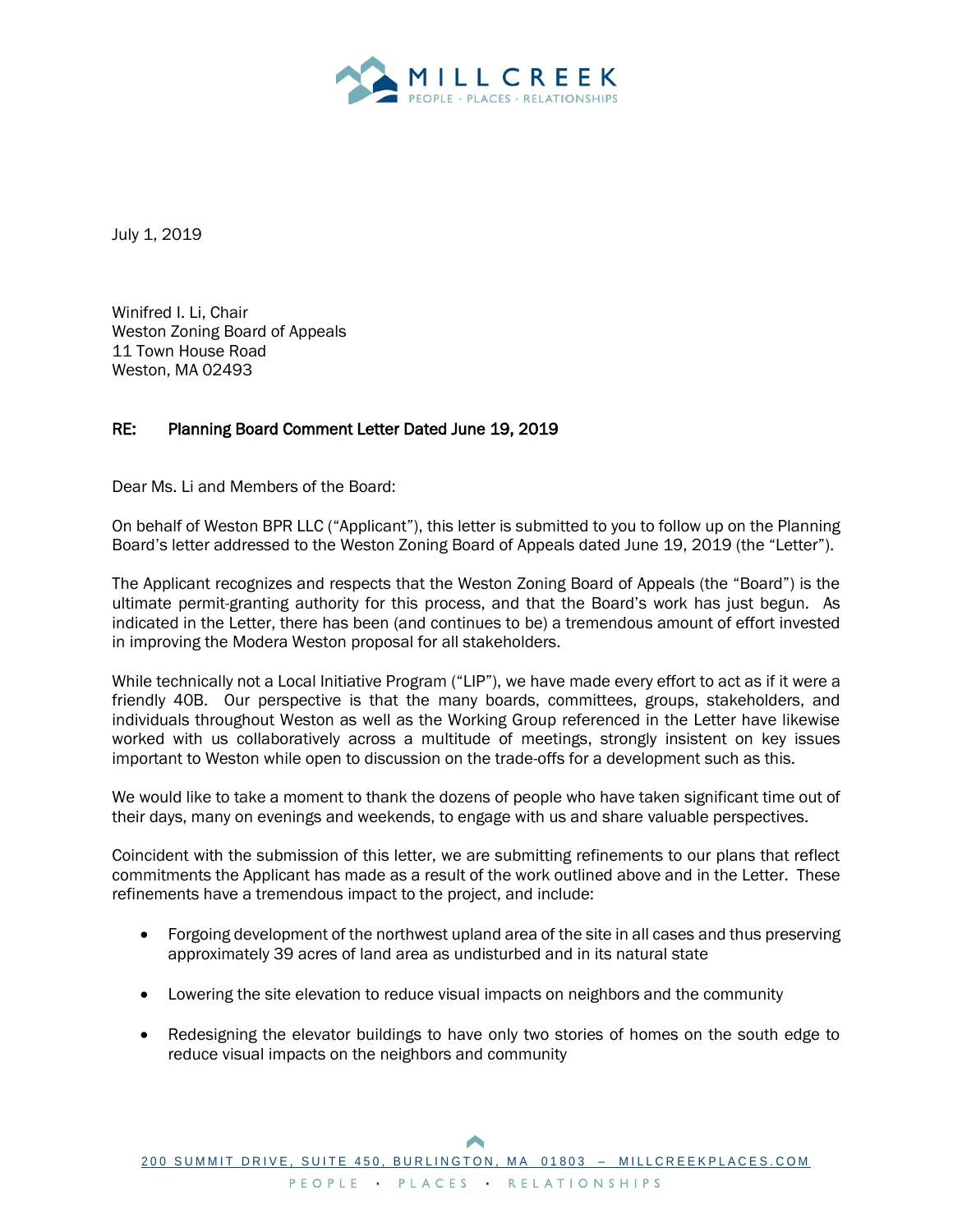

- Breaking up the townhome clusters into varying collections of 4-home and 6-home buildings to improve the visual impacts to neighbors and the community
- Reducing the number of bedrooms and the weighted-average size of each apartment home to reduce the size and massing of the development
- Relocating the majority of the resident amenities, including all of the outdoor amenities, to within the site and away from Boston Post Road and direct neighbors
- Perserving the exterior of the Farnsworth building from the farmhouse and relocating the structure to adjacent to Boston Post Road and within view of the Weston community
- Preserving the exterior of the Greek Revival building located at 761 Boston Post Road in its current location
- Preserving the interior and exterior of the west wing of the farmhouse, which was designed by architect Eleanor Raymond and reusing the structure as a guest suite for residents or some other residential use including relocating the structure to adjacent to Boston Post Road and within view of the Weston community
- Relocating the barn's salvageable timbers to LandSake

Overall, the Applicant is in general agreement with the mitigation steps outlined in Section B of the Letter. We say generally because, for the sake of brevity, the Planning Board's comments concisely summarize hours of detailed discussions and reviews across multiple meetings. Provided that the Letter captures the full breadth of issues that the Board seeks to have addressed, it is our intention to follow through on the mitigation steps outlined consistent with those detailed discussions.

A few specific clarifying comments:

- HVAC: We do not anticipate installing a parapet for roof-top condensors because it will make the buildings appear taller, which is contrary to what we have been working to achieve with the changes outlined above, and based on recent discussions with the Working Group appears to be the appropriate trade-off for everyone. Due to the layout of the buildings on the site, we are not able to meet the standard of all condensors beyond a 400' setback from the property line. Please note that a large majority of the condensors will be 400' or more from the property line.
- Landscaping: We are generally in agreement with following the guidelines of Appendix V for the initial install of the buffer plantings to the extent practicable.
- Bus/Shuttle Shelter: With relocation of the majority of the amenities to within the site, the new clubhouse structure will also serve as the bus/shuttle pick-up/drop-off location.
- Section 3. Environmental on Page 14: We are aware of and share the community's concerns regarding the environmentally safe development of this project. We believe the third-to-last